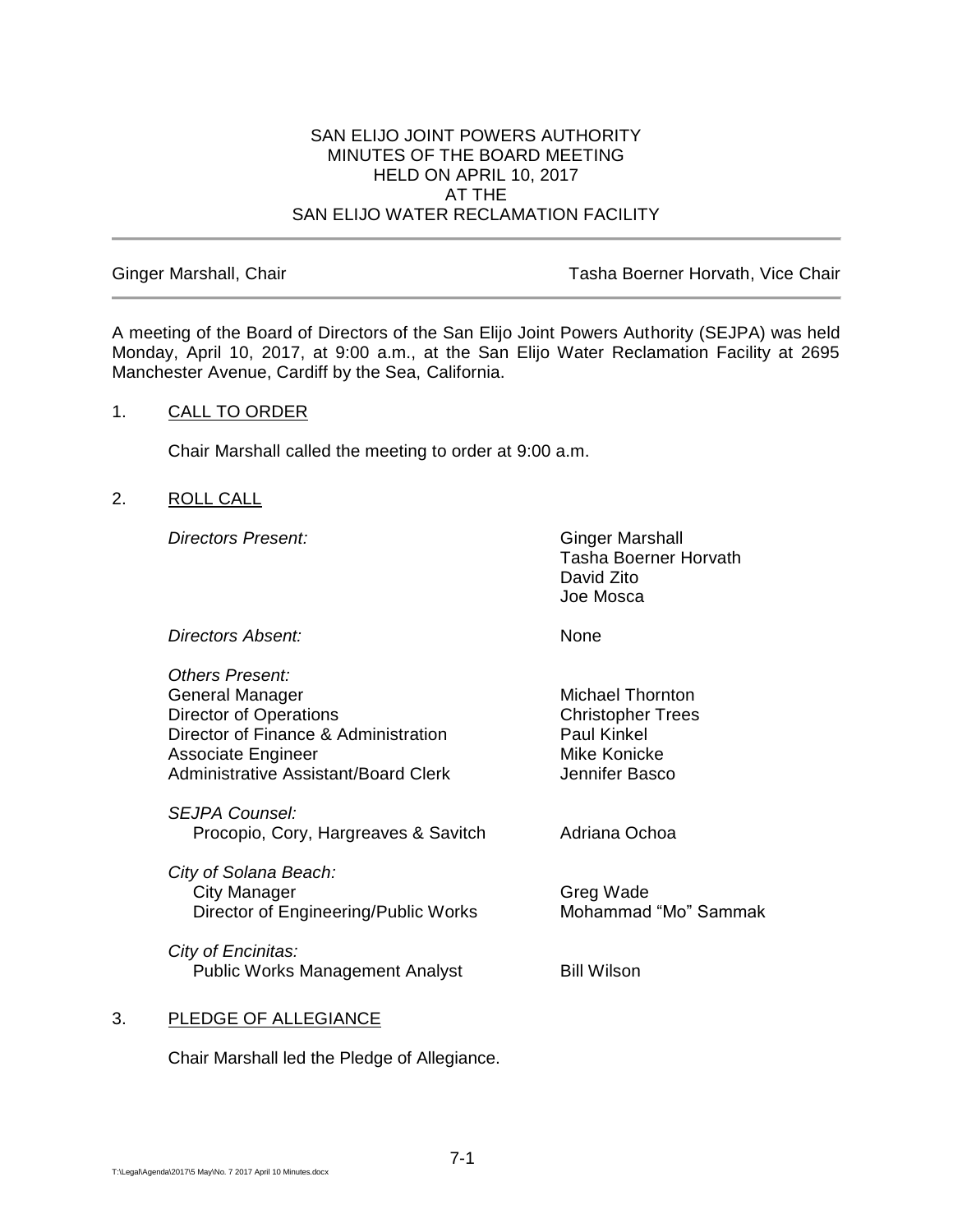## 4. ORAL COMMUNICATIONS

None

## 5. PRESENTATION OF AWARDS

General Manager Thornton informed the Board of Directors that the SEJPA was recognized in Treatment Plant Operator Magazine.

### 6. CONSENT CALENDAR

Moved by Board Member Zito and seconded by Board Member Boerner Horvath to approve the Consent Calendar.

| Agenda Item No. 7  | Approval of Minutes for the March 13, 2017 meeting                                                                                             |
|--------------------|------------------------------------------------------------------------------------------------------------------------------------------------|
| Agenda Item No. 9  | San Elijo Water Reclamation Facility Treated Effluent<br>Flows - Monthly Report                                                                |
| Agenda Item No. 10 | San Elijo Joint Powers Authority Recycled Water Program<br>- Monthly Report                                                                    |
| Agenda Item No. 11 | Authorization for the General Manager to amend<br>Resolution 2016-10 to be in compliance with current<br>employment laws and OSHA requirements |

Motion carried with the following vote of approval:

| AYES:    | Marshall, Boerner Horvath, Zito, Mosca |
|----------|----------------------------------------|
| NOES:    | <b>None</b>                            |
| ABSENT:  | <b>None</b>                            |
| ABSTAIN: | <b>None</b>                            |

Agenda Item No. 8 Approval for Payment of Warrants and Monthly Investment Report

Motion carried with the following vote of approval:

| AYES:    | Marshall, Boerner Horvath, Zito |
|----------|---------------------------------|
| NOES:    | None                            |
| ABSENT:  | <b>None</b>                     |
| ABSTAIN: | Mosca                           |

### 12. ITEMS REMOVED FROM CONSENT CALENDAR

None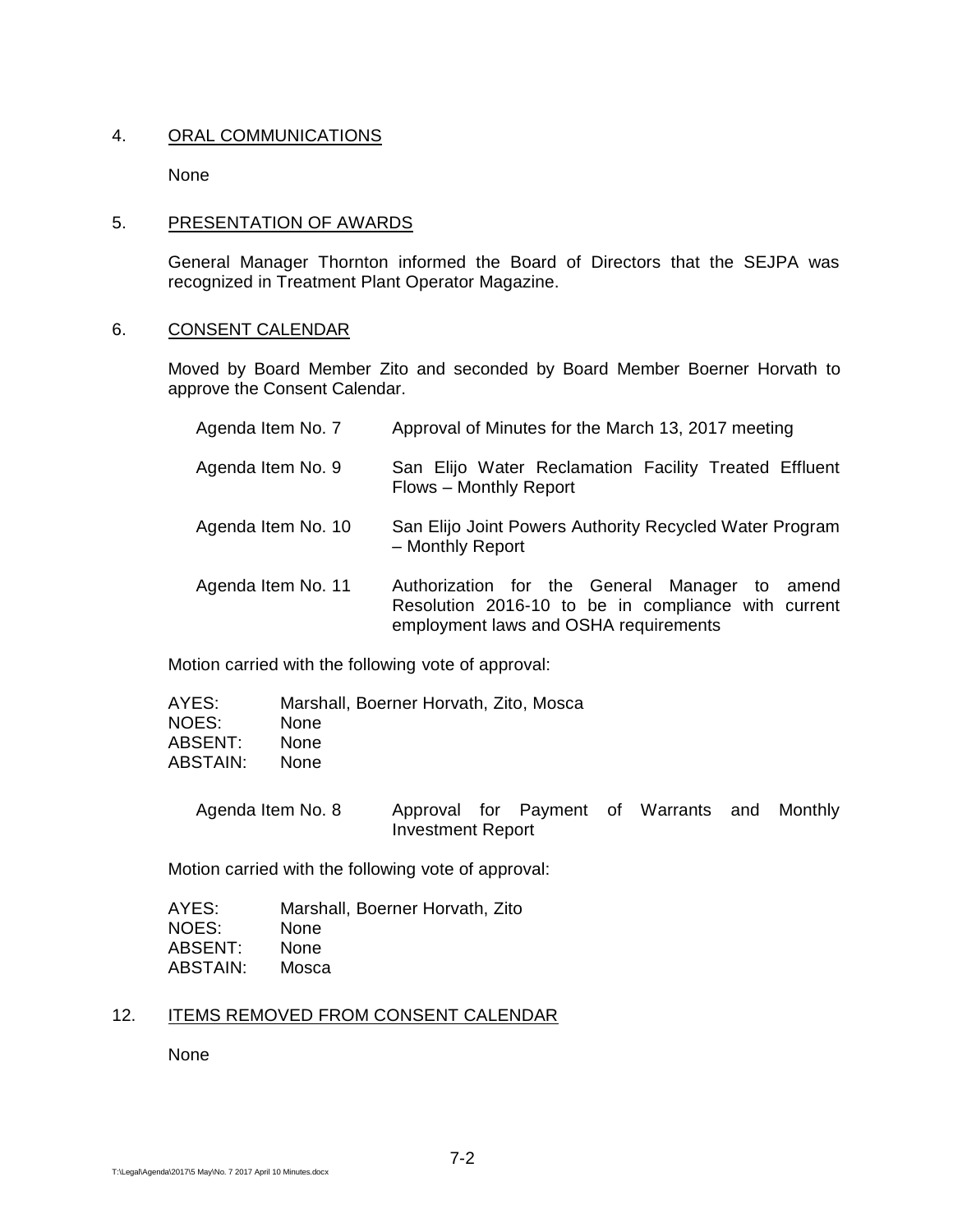## 13. PRESENTATION OF THE SAN ELIJO JOINT POWERS AUTHORITY FISCAL YEAR 2017-18 RECOMMENDED BUDGET

Paul F. Kinkel, Director of Finance and Administration, presented the Fiscal Year (FY) 2017-18 Recommended Budget to the Board of Directors. The budget estimates all expenditures necessary, including capital costs and debt service, to provide wastewater treatment, waste disposal, recycled water, laboratory, ocean outfall, and pump station services. The total FY 2017-18 Recommended Budget is \$11,480,847 consisting of \$6,142,079 of Operating Costs, \$3,158,768 of Debt Service and \$2,180,000 of Capital Costs. The proposed operating budget for all programs will increase by \$1,319,838, primarily due to expansion of the recycled water pipelines and storage. Mr. Kinkel stated that the SEJPA receives revenues from seven primary sources, with the three largest customers being the City of Encinitas, the City of Solana Beach, and the Recycled Water Program, which are expected to provide \$3,029,625, \$2,669,549, and \$2,712,190, respectively.

It was recommended that the Board of Directors take the Recommended Budget to their respective Cities for review and comment. The budget will then be discussed at the next scheduled Board meeting.

No action required. This memorandum was submitted for information only.

# 14. CAPITAL IMPROVEMENT PROGRAM UPDATE

General Manager Thornton presented an overview of the 17 capital improvement projects recommended by the 2015 Facility Plan. He noted that in addition to these projects was a recycled water project to expand service near Encinitas Ranch Community Association and to homeowner associations along Requeza Road in the City of Encinitas. Mr. Thornton stated that the projects were prioritized using a "triple-bottom line" approach to evaluate and weight each project against the others using three main factors: financial, environmental, and social. In an effort to streamline project delivery, minimize community impacts, and reduce cost through economies of scale, Staff bundled projects that are functionally or spatially-related, and share similar construction delivery techniques. This allowed Staff to organize the capital projects into four groups or phases. Phase I projects are labeled "high priority" and include the Land Outfall Replacement, Preliminary Treatment Upgrades, and Odor Control Improvements. Phase I projects are expected to begin construction in 2017. Phase II projects primarily focus on construction activity at the San Elijo Water Reclamation Facility and include the Building Improvement Program, Site and Security Improvements, Electrical and SCADA Upgrades, and Solar, as well as offsite Recycled Water pipeline construction. The majority of Phase II projects are expected to start construction in 2018. Phase III projects are focused on wastewater treatment improvements. Phase III projects are ready to enter the design phase with construction anticipated to start in 2019. Phase IV projects, which are conceptual and need further development, address resource recovery and reuse opportunities.

Mr. Thornton informed the Board Members that the SEJPA received construction bids for the Land Outfall Replacement Project on March 28, 2017. He noted that the bids